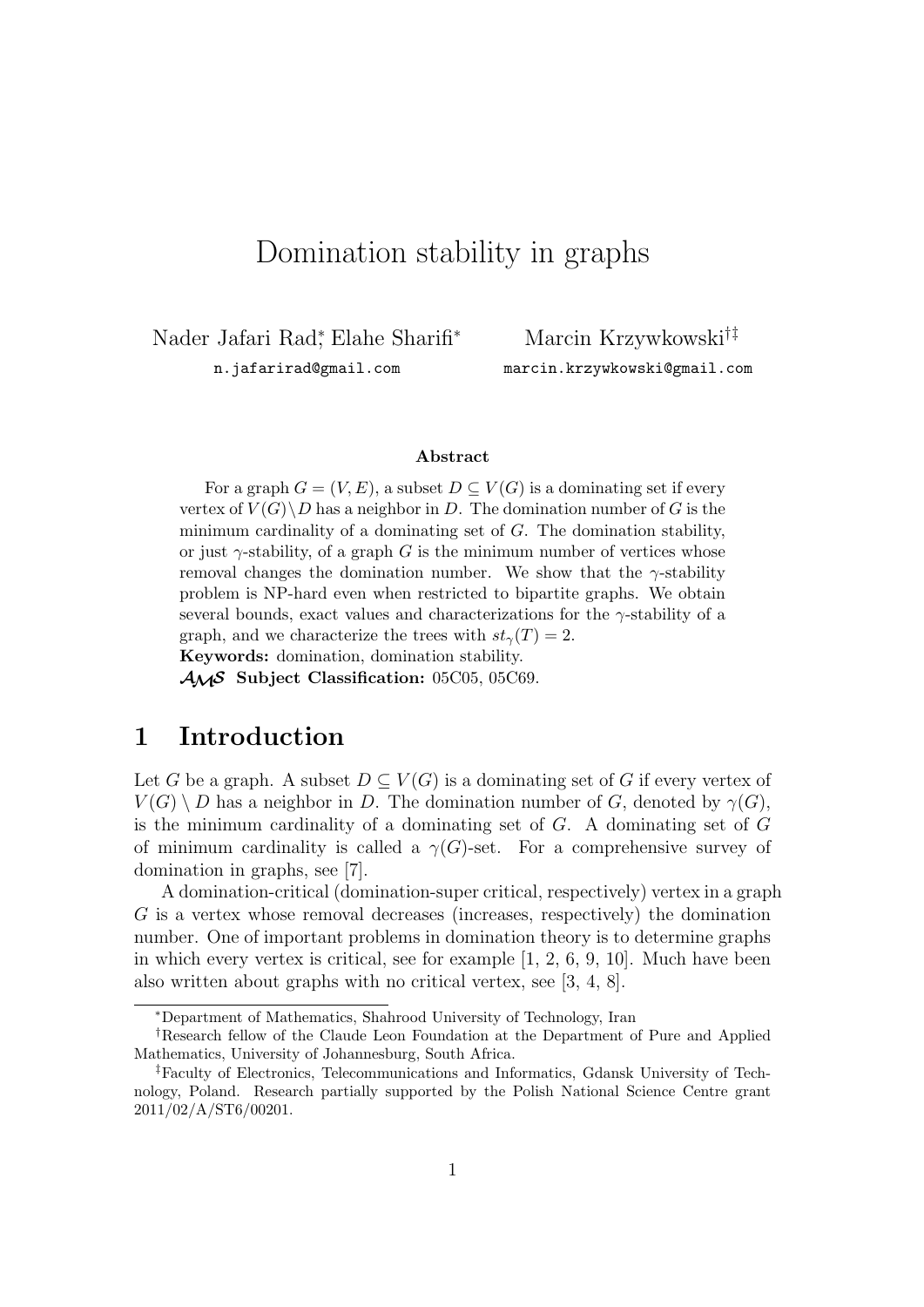Bauer et al. [1] introduced the concept of domination stability in graphs. The domination stability, or just  $\gamma$ -stability, of a graph *G* is the minimum number of vertices whose removal changes the domination number. The  $\gamma$ <sup>-</sup>-stability of *G*, denoted by  $\gamma^{-}(G)$ , is defined as the minimum number of vertices whose removal decreases the domination number, and the  $\gamma^+$ -stability of *G*, denoted by  $\gamma^+(G)$ , is defined as the minimum number of vertices whose removal increases the domination number. We denote the  $\gamma$ -stability of *G* by  $st_{\gamma}(G)$ . Thus the domination stability of a graph *G* is  $st_{\gamma}(G) = \min\{\gamma^{-}(G), \gamma^{+}(G)\}.$ 

The open neighborhood of a vertex *v* of *G* is the set  $N_G(v) = \{u \in V(G) : uv \in$  $E(G)$ }. The closed neighborhood of *v* is  $N_G[v] = N_G(v) \cup \{v\}$ . For a subset  $S \subseteq V(G)$ , we define  $N_G(S) = \bigcup_{v \in S} N_G(v)$  and  $N_G[S] = \bigcup_{v \in S} N_G[v]$ . The private neighborhood of a vertex  $v \in S$  is  $\text{pn}_G(v, S) = \{u \in V(G): N_G(u) \cap S = \{v\}\}.$ Each vertex in  $\text{pn}_G(v, S)$  is called a private neighbor of *v*. The external private neighborhood  $epn(v, S)$  of *v* with respect to *S* consists of those private neighbors of *v* in  $V(G) \setminus S$ . Thus  $epn(v, S) = pn(v, S) \setminus S$ . The degree of a vertex *v*, that is, the cardinality of its open neighborhood, is denoted by  $d_G(v)$ . By a leaf we mean a vertex of degree one, while a support vertex is a vertex adjacent to a leaf. We say that a support vertex is strong (weak, respectively) if it is adjacent to at least two leaves (exactly one leaf, respectively). The maximum (minimum, respectively) degree among all vertices of *G* is denoted by  $\Delta(G)$  ( $\delta(G)$ ), respectively). The distance between two vertices of a graph is the number of edges in a shortest path connecting them. The eccentricity of a vertex is the greatest distance between it and any other vertex. The diameter of a graph *G*, denoted by  $diam(G)$ , is the maximum eccentricity among all vertices of  $G$ . The complete graph on *n* vertices we denote by  $K_n$ . The path (cycle, respectively) on *n* vertices we denote by  $P_n$  ( $C_n$ , respectively). Let *T* be a tree, and let *v* be a vertex of *T*. We say that *v* is adjacent to a path  $P_n$  if there is a neighbor of *v*, say *x*, such that a subtree resulting from *T* by removing the edge  $vx$  is a path  $P_n$  in which the vertex  $x$  is a leaf. By a star we mean a connected graph in which exactly one vertex has degree greater than one. Double star is a graph obtained from a star by joining a positive number of vertices to one of the leaves. Let *uv* be an edge of a graph *G*. By subdividing the edge *uv* we mean removing it, and adding a new vertex, say *x*, along with two new edges *ux* and *xv*. By contracting the edge *uv* we mean replacing *uv* and the vertices *u* and *v* with a new vertex adjacent to all neighbors of *u* or *v* in *G*. If *S* is a subset of  $V(G)$ , then we denote by  $G[S]$ the subgraph of *G* induced by the vertices of *S*.

It can be easily seen that if *G* is a disconnected graph with components  $G_1, G_2, \ldots, G_k$ , then  $st_\gamma(G) = \min\{st_\gamma(G_1), st_\gamma(G_2), \ldots, st_\gamma(G_k)\}\$ . Hence we only study connected graphs.

For a graph *G*, let  $\rho(G) = \min\{|\text{epn}_{G}(v, S)| : v \in S, S \text{ is a } \gamma(G)\text{-set}\}.$ 

Bauer et al. [1] obtained the following necessary and sufficient condition for a graph to have a domination-critical vertex.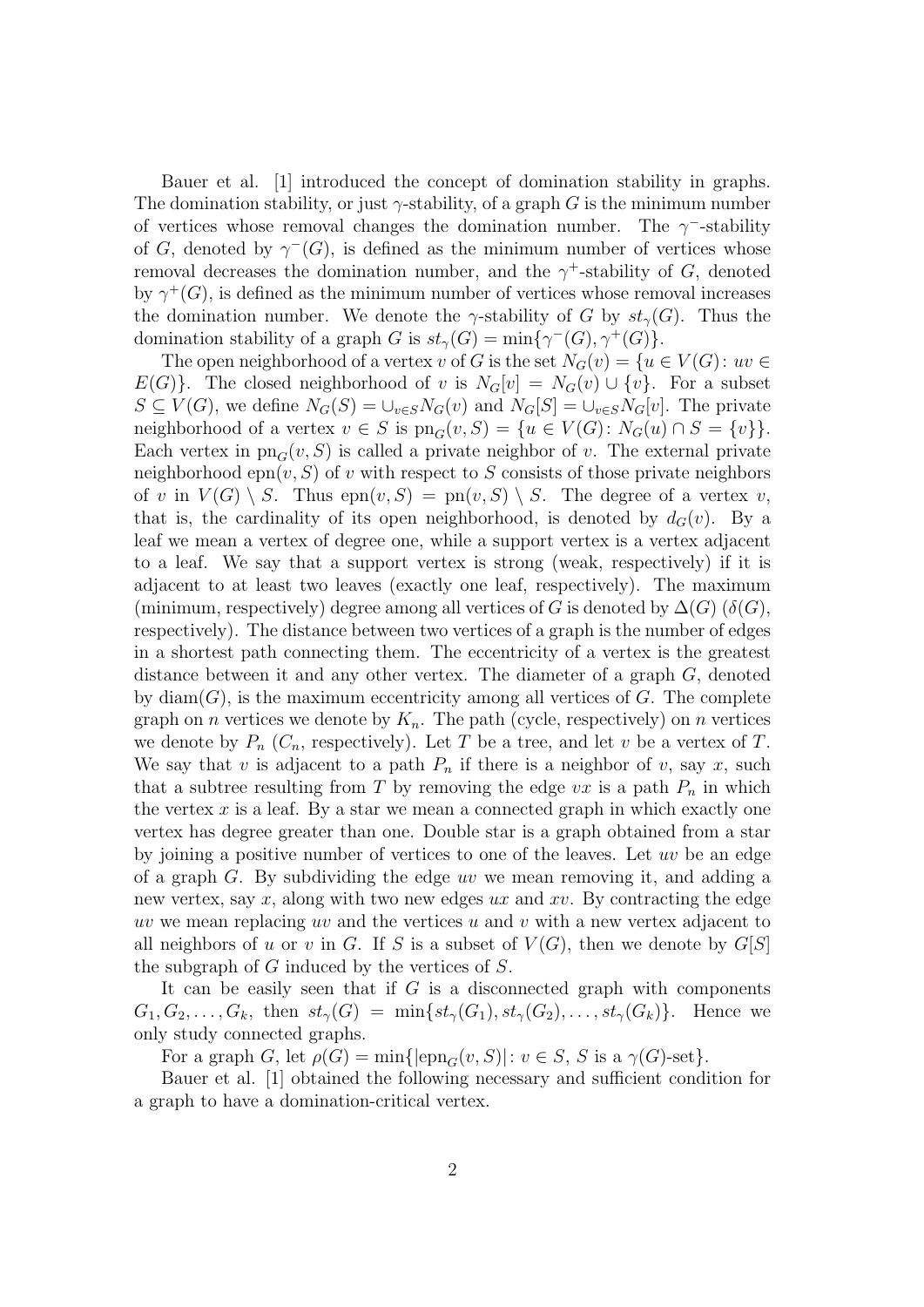**Proposition 1 ([1])** *A graph G has a domination-critical vertex if and only if*  $\rho(G) = 0$ .

The following upper bound is known for the *γ*-stability of any graph.

**Proposition 2** ([1]) *For every graph G we have*  $st_{\gamma}(G) \leq \delta(G) + 1$ *.* 

We show that the  $\gamma$ -stability problem is NP-hard even when restricted to bipartite graphs. We obtain several bounds, exact values and characterizations for the *γ*-stability of a graph, and we characterize the trees with  $st_\gamma(T) = 2$ .

## **2 Complexity**

This section concerns the NP-hardness of the *γ*-stability decision problem.

DOMINATION STABILITY PROBLEM INSTANCE: A graph  $G = (V, E)$  and the domination number  $\gamma(G)$ . QUESTION: Is  $st_\gamma(G) > 1$ ?

Dettlaff et al. [5] studied the complexity of determining domination subdivision numbers of graphs. The domination subdivision number  $sd(G)$  of a graph *G* is the minimum number of edges in *G* that must be subdivided (where an edge can be subdivided only once) in order to increase the domination number. Dettlaff et al. proved that the decision problem for domination subdivision number is NP-hard even for bipartite graphs (see Theorem 1 of [5]). Their proof was performed by a transformation from 3-SAT and usage of a gadget. With a similar proof using the same gadget and a transformation from 3-SAT, we can obtain the following result.

**Theorem 3** *The domination stability problem is NP-hard even for bipartite graphs.*

Since the class of graphs with  $st<sub>γ</sub>(G) > 1$  is a subclass of graphs with no critical vertex, we have the following result.

**Theorem 4** *The decision problem for determining graphs with no critical vertex is NP-hard even for bipartite graphs.*

### **3 Exact values**

In this section we determine the domination stability for some classes of graphs.

**Observation 5** *If G is a star or a double star, then*  $st_{\gamma}(G) = 1$ *.*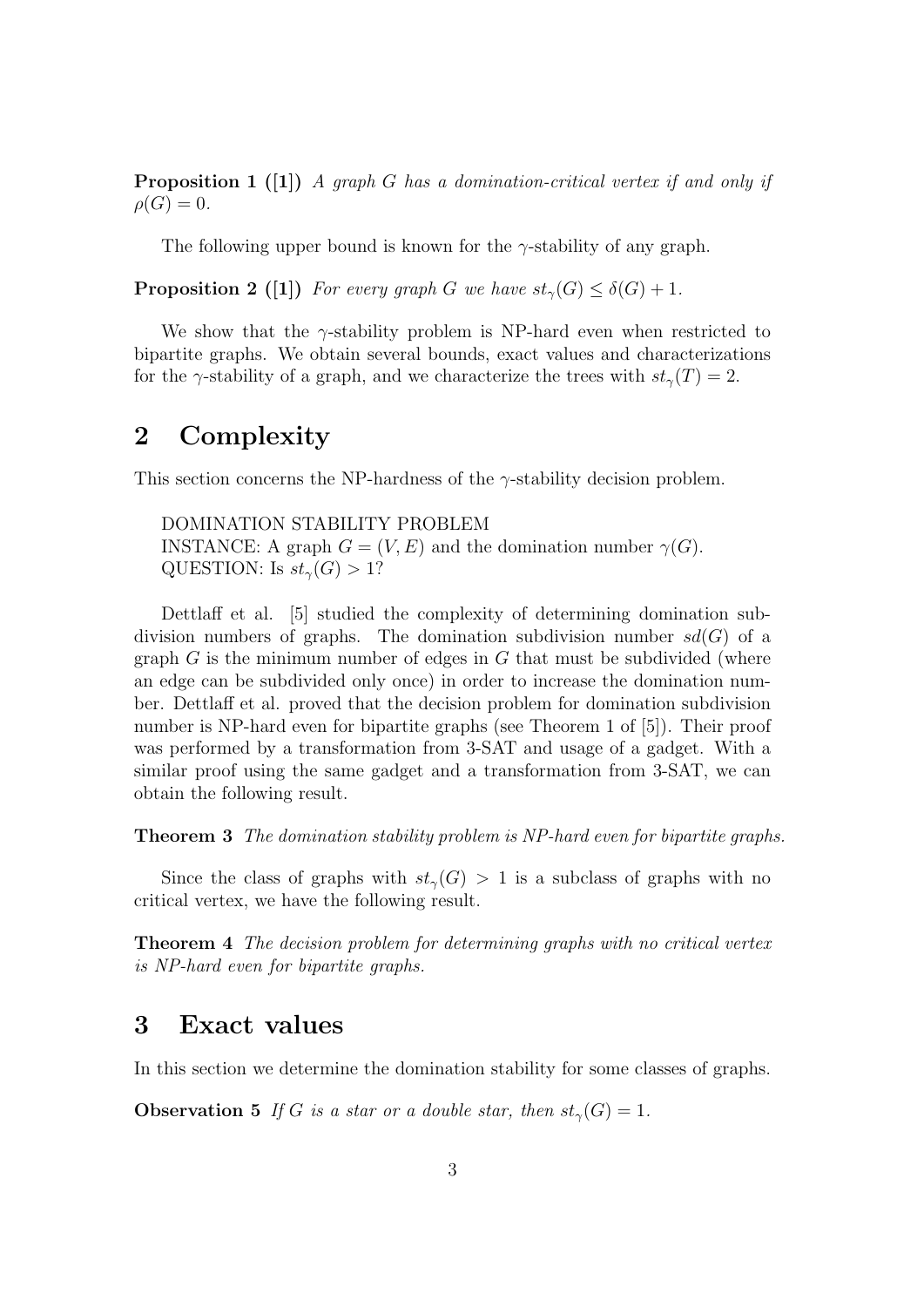**Observation 6** For complete bipartite graphs  $K_{m,n}$  with  $2 \leq m \leq n$  we have  $st_{\gamma}(K_{m,n}) = m - 1$ .

**Observation 7** *We have*  $\gamma(P_n) = \gamma(C_n) = |(n+2)/3|$ *.* 

First we investigate the *γ*-stability of paths.

**Proposition 8** *For paths*  $P_n$  *we have*  $st_\gamma(P_n) = 2$  *if*  $n \equiv 2 \pmod{3}$ , and  $st_{\gamma}(P_n) = 1$  *otherwise.* 

**Proof.** First assume that  $n \equiv 0 \pmod{3}$ . Let us observe that  $\gamma(P_n - v) = \gamma(P_n)$ +1, where *v* is a support vertex. Consequently,  $st_{\gamma}(P_n) = 1$ . Next assume that  $n \equiv 1 \pmod{3}$ . If *v* is a leaf, then  $\gamma(P_n - v) = \gamma(P_n) - 1$ , and consequently,  $st_{\gamma}(P_n) = 1$ . Now assume that  $n = 3k + 2$  for some integer *k*. Using Observation 7 we get  $\gamma(P_n) = k + 1$ . Let *v* be an arbitrary vertex of  $P_n$ . We show that the removal of  $v$  does not change the domination number. If  $v$  is a leaf, then  $\gamma(P_n - v) = \gamma(P_{n-1}) = k + 1 = \gamma(P_n)$ . Now assume that the degree of *v* is 2. Let  $P_{n_1}$  and  $P_{n_2}$  be the components of  $P_n - v$ . Without loss of generality we may assume that either  $n_1 \equiv 0 \pmod{3}$  and  $n_2 \equiv 1 \pmod{3}$ , or  $n_1 \equiv 2 \pmod{3}$ and  $n_2 \equiv 2 \pmod{3}$ . In the first case we get  $\gamma(P_n - v) = \gamma(P_{n_1}) + \gamma(P_{n_2}) =$  $|\left(n_1 + 2\right)/3| + |\left(n_2 + 2\right)/3| = n_1/3 + (n_2 + 2)/3 = (n + 1)/3 = k + 1 = \gamma(P_n).$ In the second case we similarly obtain  $\gamma(P_n - v) = \gamma(P_n)$ . We conclude that  $st_{\gamma}(P_n) \geq 2$ . Now, Proposition 2 implies that  $st_{\gamma}(P_n) = 2$ .

Next we investigate the  $\gamma$ -stability of cycles.

**Proposition 9** We have  $st_\gamma(C_n) = i$  if  $n \equiv i \pmod{3}$  for  $i = 1, 2$ , while  $st_\gamma(C_n) = 3$  *if*  $n \equiv 0 \pmod{3}$ .

**Proof.** First assume that  $n = 3k+1$  for some integer k. Then for any vertex v we have  $\gamma(C_n - v) = \gamma(P_{n-1}) = k = \gamma(C_n) - 1$ , and thus  $st_\gamma(C_n) = 1$ . Now assume that  $n = 3k + 2$ . For any vertex *v* we have  $\gamma(C_n - v) = \gamma(P_{n-1}) = k + 1 = \gamma(C_n)$ . Thus  $st_{\gamma}(C_n) \geq 2$ . Now  $\gamma(C_n - u - v) = \gamma(P_{n-2}) = k = \gamma(C_n) - 1$ , where u and *v* are two adjacent vertices. This implies that  $st<sub>γ</sub>(C<sub>n</sub>) = 2$ . Finally assume that  $n = 3k$ . It is easy to observe that the removal of any vertex does not change the domination number. Since  $C_n - v = P_{n-1}$  and by Proposition 8 we have  $st_{\gamma}(P_{n-1}) = 2$ , we conclude that  $st_{\gamma}(C_n) = 3$ .

### **4 Bounds**

In this section we present several sharp bounds and characterizations for the domination stability of a graph.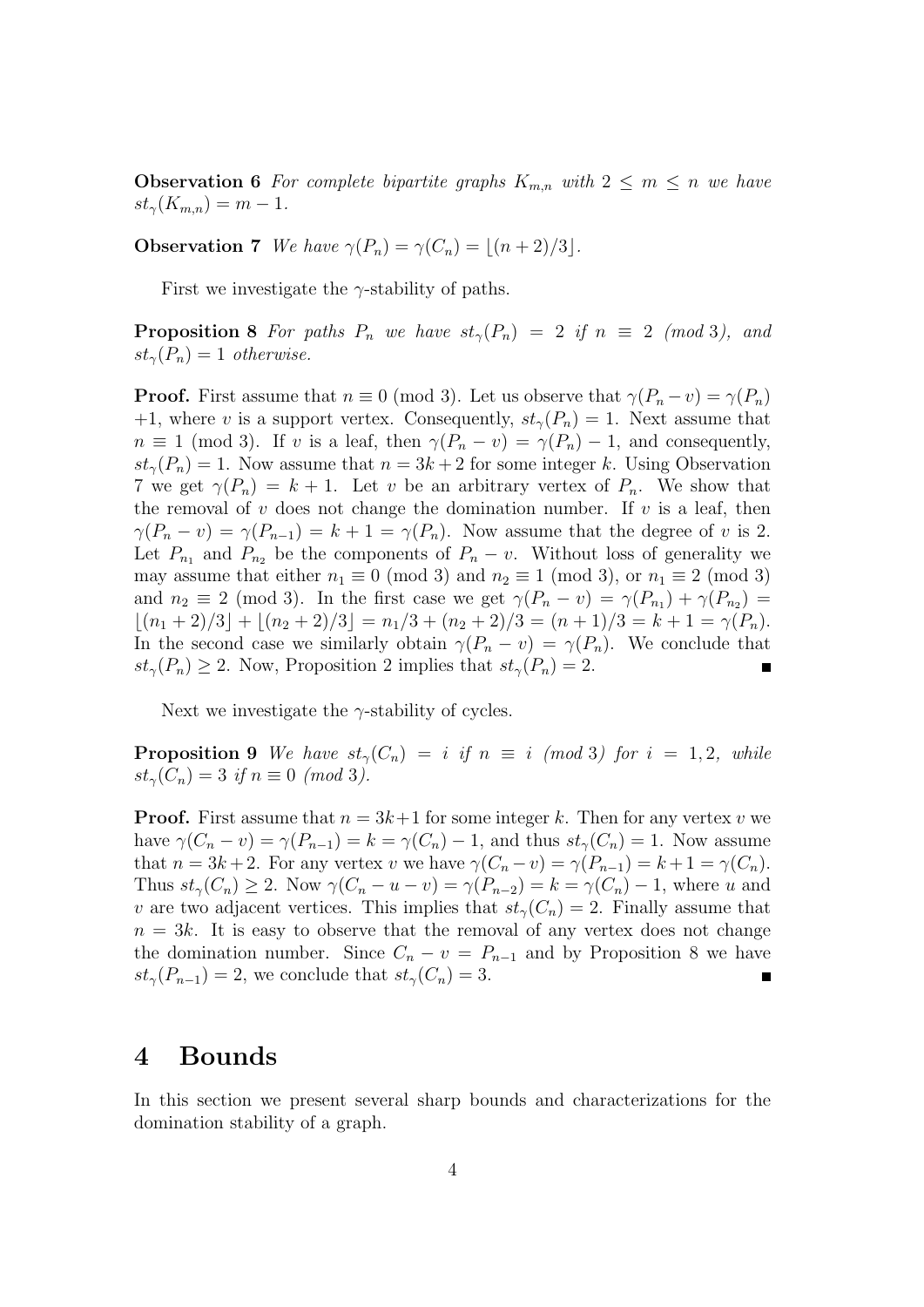**Proposition 10** *If G is a graph of order n*, then  $st_{\gamma}(G) \leq n$  *with equality if and only if*  $G = K_n$ *.* 

**Proof.** The bound for an arbitrary graph is obvious. Clearly,  $st_\gamma(K_n) = n$ . Now if  $G \neq K_n$ , then  $\delta(G) < n-1$  and using Proposition 2 we get  $st_\gamma(G) < n$ .

**Theorem 11** *For any graph G with*  $\gamma(G) > 2$  *we have*  $st_{\gamma}(G) < |n/\gamma(G)|$ , *and this bound is sharp.*

**Proof.** Let *D* be a  $\gamma(G)$ -set, and let *x* be a vertex of *D* with minimum number of private neighbors in  $V(G) \setminus D$ . Then the removal of x and its private neighbors in  $V(G) \setminus D$  decreases the domination number, which implies that  $st_{\gamma}(G) \leq$  $\lfloor n/\gamma(G) \rfloor$ . To see the sharpness, consider a cycle  $C_n$ , where  $n \equiv 2 \pmod{3}$ .  $\begin{array}{c} \hline \end{array}$ 

**Theorem 12 ([7])** For every connected graph  $G \neq K_1$  we have  $\gamma(G) \leq n/2$  with *equality if and only if*  $G$  *is the cycle*  $C_4$  *or the corona*  $H \circ K_1$  *for some connected graph H.*

It can be easily seen that  $st_{\gamma}(G) = 1$  if  $\gamma(G) = n/2$  and  $G \neq K_2$ .

**Proposition 13** *If*  $\gamma \geq 2$  *and*  $1 \leq k < 2\gamma - 2$ *, then there is no connected graph G of order n with*  $\gamma(G) = \gamma$  *and*  $st_{\gamma}(G) = n - k$ *.* 

**Proof.** Suppose that *G* is a connected graph with  $\gamma(G) \geq 2$  and  $st_{\gamma}(G) = n - k$ . Using Theorem 12 we get  $n > kn/2(\gamma(G)-1) \geq k\gamma(G)/(\gamma(G)-1)$ . This implies that  $n - k = st_\gamma(G) > n/\gamma(G)$ , contradicting Theorem 11. П

We now prove that the domination stability of no graph is one less than its order.

**Proposition 14** *There is no graph G of order n with*  $st_\gamma(G) = n - 1$ *.* 

**Proof.** Suppose that *G* is a graph of order *n* with  $st_\gamma(G) = n - 1$ . Proposition 13 implies that  $\gamma(G) = 1$ . Let *x* be a universal vertex of *G*. From  $st_{\gamma}(G) = n - 1$ we obtain that there is no pair of non-adjacent vertices in  $N_G(x)$ . Consequently,  $G = K_n$ . But then  $st_\gamma(G) = n$ , a contradiction.  $\blacksquare$ 

**Proposition 15** *For every integers n* and *k* such that  $1 \leq k \leq n$  and  $k \neq n-1$ *there exists a graph G of order n with*  $st_{\gamma}(G) = k$ *.*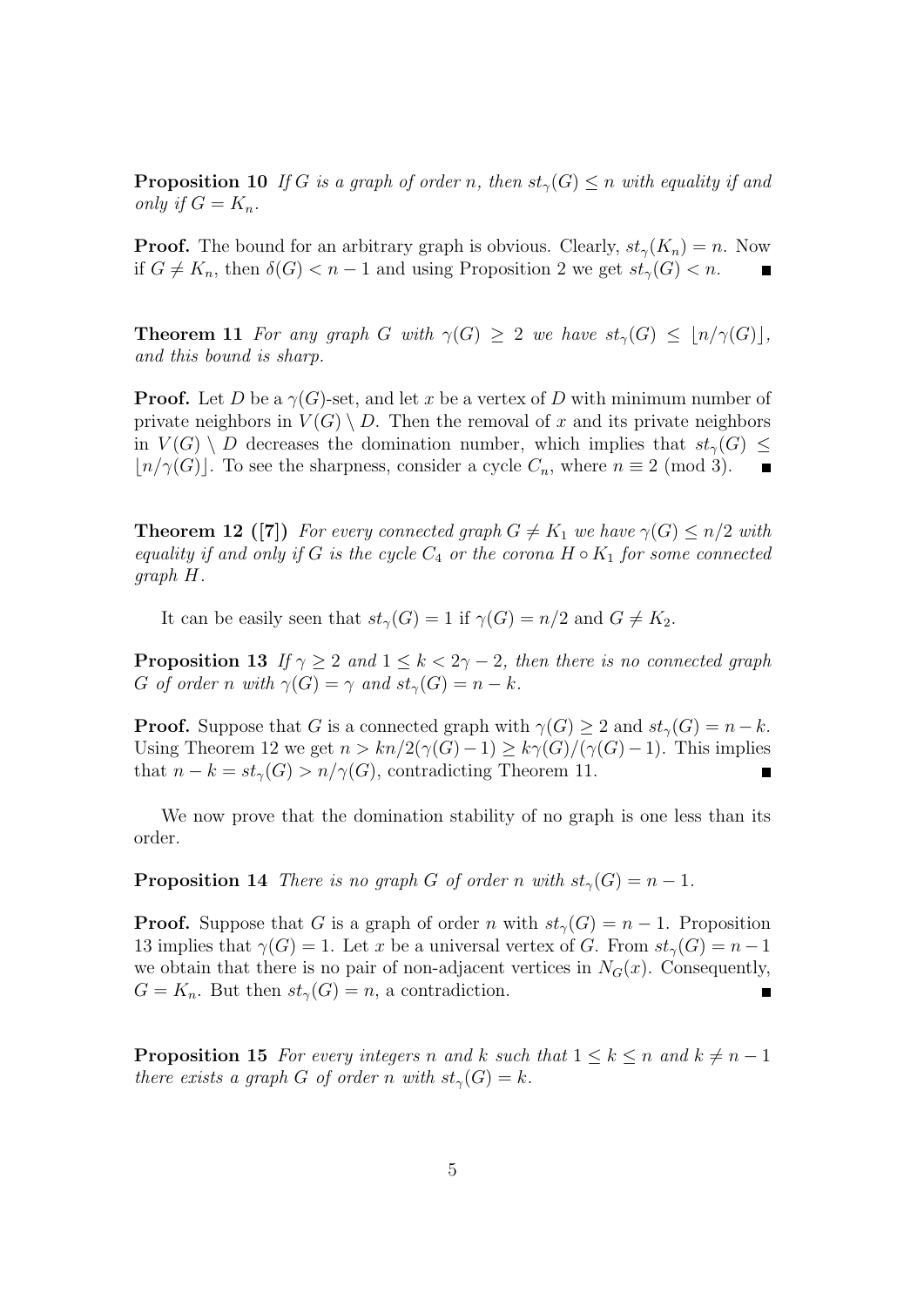**Proof.** We construct a graph  $G_{k,n}$  from a complete graph  $K_k$  with vertices  $v_1, v_2, \ldots, v_k$  by adding  $n - k$  new vertices  $u_1, u_2, \ldots, u_{n-k}$  together with new edges  $v_i u_j$ ,  $1 \leq i \leq k$ ,  $1 \leq j \leq n-k$ . It can be easily verified that the removal of any subset of  $k-1$  vertices of  $G_{k,n}$  does not change the domination number. On the other hand,  $\gamma(G_{k,n}-v_1-v_2-\ldots-v_k)=n-k\neq 1$ . Thus  $st_{\gamma}(G_{k,n})=k$ .

We have the following characterization of graphs with domination stability two less than the order.

### **Proposition 16** *For a graph G we have*  $st_{\gamma}(G) = n-2$  *if and only if*  $G = G_{n-2,n}$ *.*

**Proof.** It was already seen that  $st_\gamma(G_{n-2,n}) = n-2$ . Now let *G* be a graph of order *n* with  $st_\gamma(G) = n - 2$ . Theorem 11 implies that  $\gamma(G) = 1$ . Clearly,  $G \neq K_n$ . Let *y* and *z* be two non-adjacent vertices of *G*. If there is a vertex  $x \in V(G) \setminus \{y, z\}$  such that  $x \notin N_G(y) \cap N_G(z)$ , then the removal of *x*, *y* and *z* yields that  $st_\gamma(G) < n-2$ , a contradiction. Thus every vertex of  $V(G) \setminus \{y, z\}$ is adjacent to both *y* and *z*. If there are two non-adjacent vertices  $x_1$  and  $x_2$  in  $V(G) \setminus \{y, z\}$ , then similarly we obtain  $st_\gamma(G) < n-2$ , which is a contradiction. Thus the graph induced by  $V(G) \setminus \{y, z\}$  is complete. Consequently,  $G = G_{n-2,n}$ . П

**Theorem 17** *There is no forbidden induced subgraph characterization for graphs G of order n with*  $st_\gamma(G) = k$ *, where*  $1 \leq k \leq n/\gamma(G)$ *.* 

**Proof.** Let *H* be a graph of order *m*. For any vertex  $v \in V(H)$ , we identify *v* with a vertex of a complete graph  $K_{k+1}$ , to obtain a graph *G*. Note that *G* has order  $m(k + 1)$ . One can verify that  $\gamma(G) = m$  and  $st_{\gamma}(G) = k$ . Г

We have the following upper bound on the domination stability of a graph with domination number at least two.

**Proposition 18** *For any graph G with*  $\gamma(G) \geq 2$  *we have*  $st_{\gamma}(G) \leq \min\{\delta(G)$  $+1, n - \delta(G) - 1$ .

**Proof.** Let *D* be a  $\gamma(G)$ -set. If there is a vertex  $x \in D$  such that  $epn(x, D) = \emptyset$ , then *x* is a domination-critical vertex and  $st<sub>γ</sub>(G) = 1$ . Thus assume that for every vertex  $x \in D$  we have  $e^{p(x,D)} \neq \emptyset$ . Let  $v \in D$ , and let A be the set of private neighbors of *v* in  $V(G) \setminus D$ . Then  $\gamma(G[A \cup \{v\}]) = 1 < \gamma(G)$ . Using Proposition 2 we get  $st_\gamma(G) \le \min\{\delta(G) + 1, n - \delta(G) - 1\}.$  $\blacksquare$ 

We next give Nordhaus-Gaddum type inequalities for the sum of the domination stabilities of a graph and its complement. First note that if  $\gamma(G) = 1$ , then  $st<sub>γ</sub>(G) = 1$ , and thus we obtain the following bound, which is sharp for complete graphs.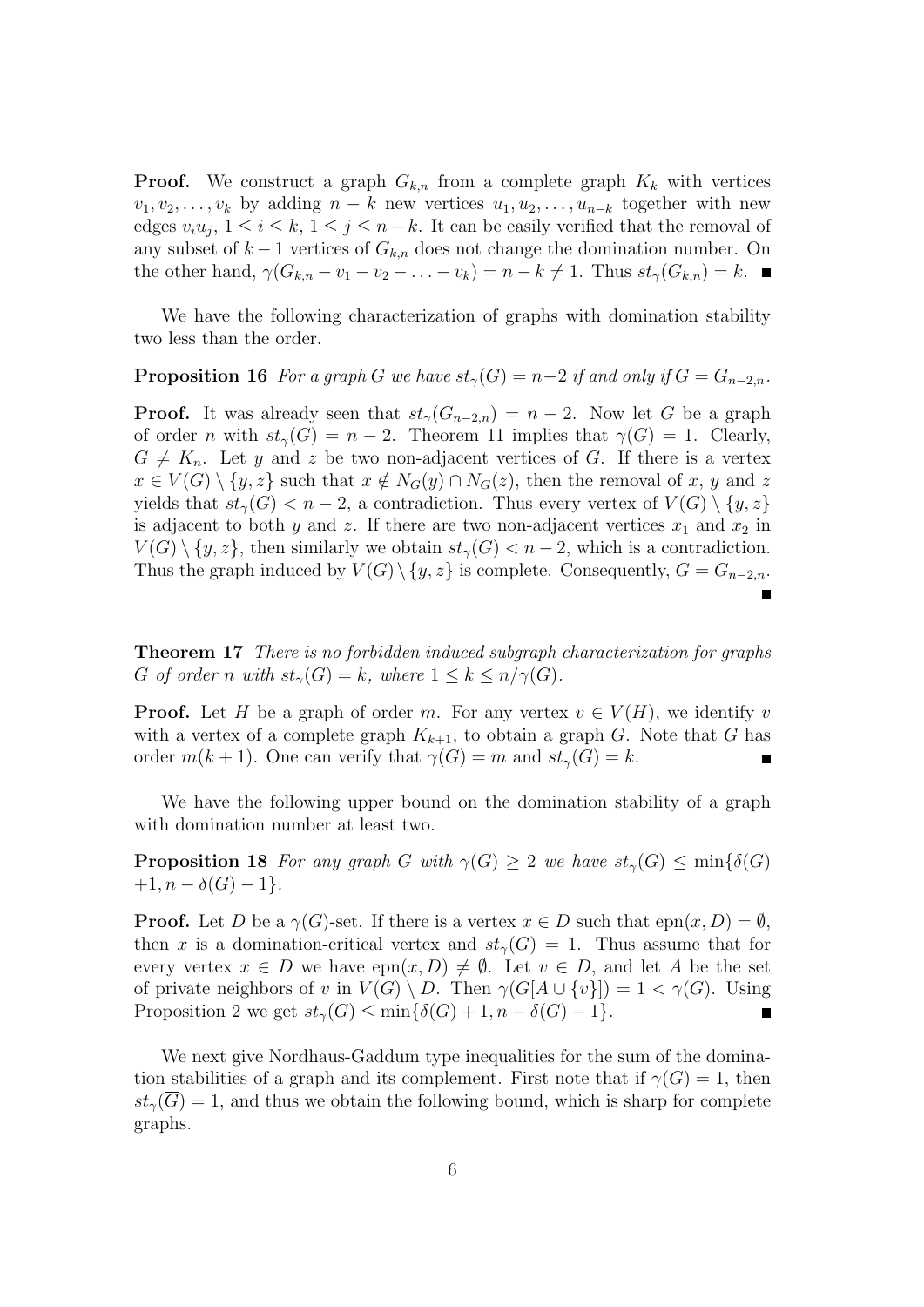**Observation 19** If *G* is a graph with  $\gamma(G) = 1$  or  $\gamma(\overline{G}) = 1$ , then  $st_{\gamma}(G)$  $+st_\gamma(\overline{G}) \leq n+1$ , and this bound is sharp.

**Theorem 20** *If G is a graph with*  $\gamma(G) \geq 2$  *and*  $\gamma(\overline{G}) \geq 2$ *, then*  $st_{\gamma}(G) + st_{\gamma}(\overline{G})$  $\leq n-1$ *, and this bound is sharp.* 

**Proof.** If *n* is odd, then using Theorem 11 we get  $st_\gamma(G) + st_\gamma(G) \leq (n-1)/2 +$  $(n-1)/2 = n-1$ . Thus assume that *n* is even. Using Proposition 18 we get  $st_{\gamma}(G) + st_{\gamma}(\overline{G}) \le \min\{\delta(G) + 1, n - \delta(G) - 1\} + \min\{\delta(\overline{G}) + 1, n - \delta(\overline{G}) - 1\}$  $n/2 + n/2 = n$ . Suppose now that  $st_\gamma(G) + st_\gamma(\overline{G}) = n$ . This implies that  $\delta(G) = \delta(\overline{G}) = n/2 - 1$ , and consequently,  $\Delta(G) = \Delta(\overline{G}) = n/2$ . If *x* is a vertex of maximum degree in *G*, then  $|V(G) \setminus N_G[x]| = n/2 - 1$ . Clearly,  $\gamma(G[N_G[x]]) = 1 < \gamma(G)$ . This implies that  $st_\gamma(G) \leq |V(G) \setminus N_G[x]| = n/2 - 1$ . Similarly we get  $st_\gamma(\overline{G}) \leq n/2 - 1$ . Consequently,  $st_\gamma(G) + st_\gamma(\overline{G}) \leq n - 2$ . To see the sharpness, consider a cycle  $C_5$ .

## **5 Trees**

It follows from Proposition 2 that  $st_\gamma(T) \in \{1,2\}$ , for any tree *T*. In this section we present a constructive characterization of trees *T* with  $st_{\gamma}(T) = 2$ . For this purpose we introduce a family  $\mathcal T$  of trees  $T = T_k$  that can be obtained as follows. Let  $T_1$  be a path  $P_2$ . If  $k$  is a positive integer, then  $T_{k+1}$  can be obtained recursively from  $T_k$  by one of the following operations.

- Operation  $\mathcal{O}_1$ : Attach a path  $P_2$  by joining one of its vertices to a vertex of *T<sup>k</sup>* adjacent to at least two support vertices of degree two.
- Operation  $\mathcal{O}_2$ : Attach a path  $P_5$  by joining the vertex of minimum eccentricity to any vertex of  $T_k$ .
- Operation  $\mathcal{O}_3$ : Attach a path  $P_3$  by joining one of its leaves to a vertex of  $T_k$ , which is a leaf or a support vertex or is adjacent to a path  $P_3$ .

We now prove that the  $\gamma$ -stability of every tree of the family  $\mathcal T$  equals two.

**Lemma 21** *If*  $T \in \mathcal{T}$ *, then*  $st_{\gamma}(T) = 2$ *.* 

**Proof.** We use the induction on the number k of operations performed to construct the tree *T*. If  $T = T_1 = P_2$ , then obviously  $st_\gamma(T) = 2$ . Let *k* be a positive integer. Assume that the result is true for every tree  $T' = T_k$  of the family  $\mathcal T$  constructed by  $k-1$  operations. Let  $T = T_{k+1}$  be a tree of the family  $\mathcal T$  constructed by *k* operations.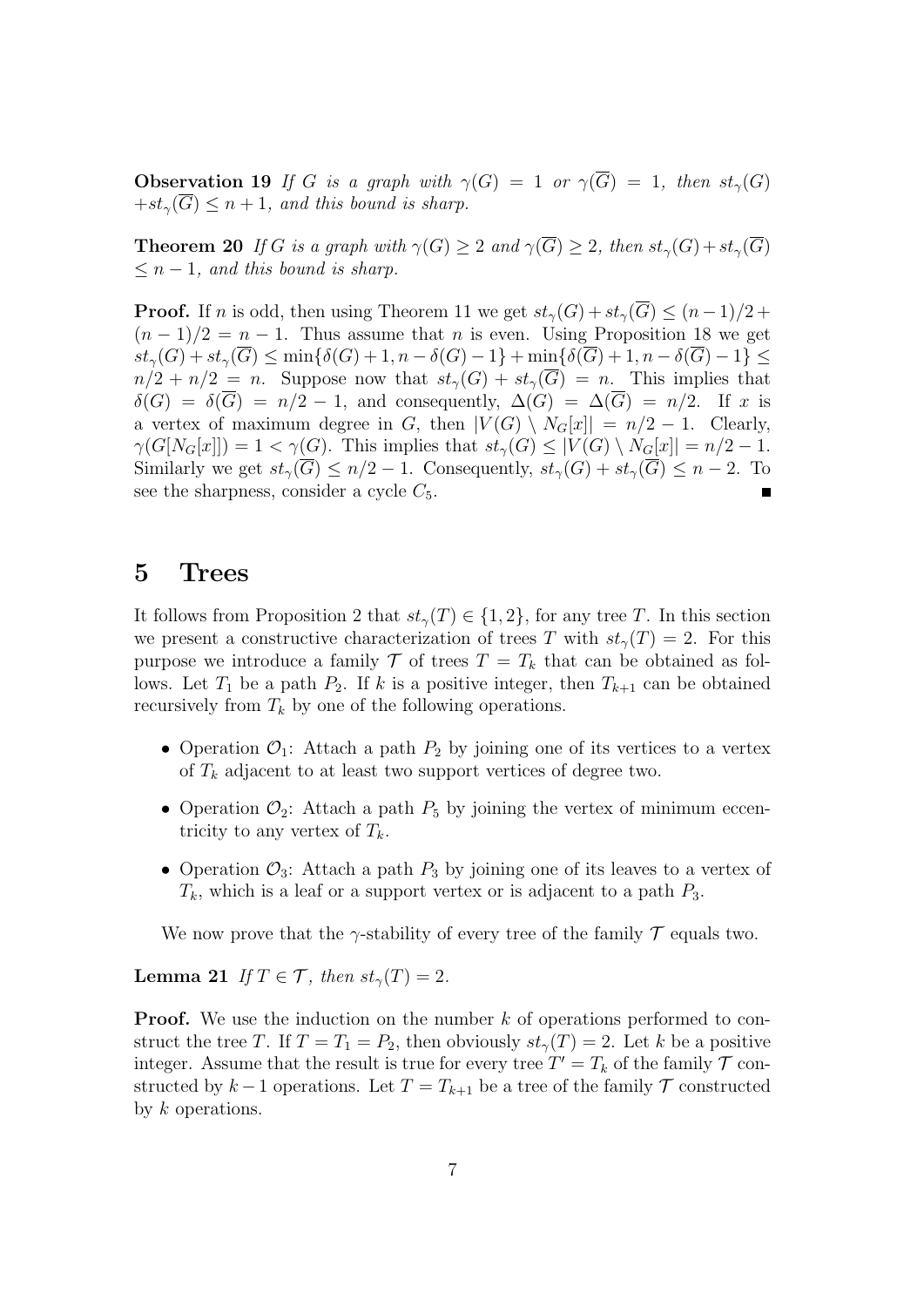First assume that *T* is obtained from  $T'$  by operation  $\mathcal{O}_1$ . The vertex to which is attached  $P_2$  we denote by x. Let  $v_1v_2$  be the attached path. Let  $v_1$  be joined to *x*. Let *ab* and *cd* denote paths  $P_2$  adjacent to *x* and different from  $v_1v_2$ . Let *x* be adjacent to *a* and *c*. Let *D'* be a  $\gamma(T')$ -set. It is easy to see that  $D' \cup \{v_1\}$  is a DS of the tree *T*. Thus  $\gamma(T) \leq \gamma(T') + 1$ . Now let *D* be a  $\gamma(T)$ -set that contains all support vertices. We have  $v_1, a \in D$ . It is easy to observe that  $D \setminus \{v_1\}$  is a DS of the tree *T'*. Therefore  $\gamma(T') \leq \gamma(T) - 1$ . This implies that  $\gamma(T) = \gamma(T') + 1$ . We now show that  $st_\gamma(T) = 2$ . On the contrary, suppose that  $st_\gamma(T) = 1$ . Let *v* be a vertex of *T* such that  $\gamma(T - v) \neq \gamma(T)$ . Because of the similarity of the paths  $v_1v_2$ , *ab* and *cd*, without loss of generality we may assume that  $v \neq v_1, v_2, a, b$ . Let *D*<sup> $\prime$ </sup> be a  $\gamma(T'-v)$ -set. It is easy to see that  $D' \cup \{v_1\}$  is a DS of the graph  $T-v$ . Thus  $\gamma(T - v) \leq \gamma(T' - v) + 1$ . Now let *D* be a  $\gamma(T - v)$ -set that contains all support vertices. Let us observe that  $D \setminus \{v_1\}$  is a DS of the graph  $T' - v$  as the vertex *x* is still dominated. Therefore  $\gamma(T'-v) \leq \gamma(T-v) - 1$ . This implies that  $\gamma(T-v) = \gamma(T'-v) + 1$ . We now get  $\gamma(T'-v) = \gamma(T-v) - 1 \neq \gamma(T) - 1 = \gamma(T')$ . Consequently,  $st_{\gamma}(T') = 1$ . This is a contradiction, and hence  $st_{\gamma}(T) = 2$ .

Now assume that *T* is obtained from *T'* by operation  $\mathcal{O}_2$ . The vertex to which is attached  $P_5$  we denote by *x*. Let  $v_1v_2v_3v_4v_5$  be the attached path. Thus  $v_3$  is joined to *x*. It is not very difficult to verify that  $\gamma(T) = \gamma(T') + 2$ . Suppose that  $st_\gamma(T) = 1$ . Let *v* be a vertex of *T* such that  $\gamma(T - v) \neq \gamma(T)$ . Let us observe that  $v \notin \{v_2, v_3, v_4\}$ . Assume that  $v \in \{v_1, v_5\}$ , say  $v = v_1$ . Obviously,  $\gamma(T - v_1) \leq \gamma(T)$ , and consequently,  $\gamma(T - v_1) < \gamma(T)$ . Let *D* be a  $\gamma(T - v_1)$ -set that contains all support vertices. Notice that  $x \notin D$ , as otherwise  $D \cup \{v_2\} \setminus \{v_3\}$  is a DS of the tree *T*, a contradiction to  $\gamma(T)$ *γ*(*T − v*<sub>1</sub>). Let us observe that  $D \cup \{v_2\} \setminus \{v_3\}$  is a DS of the graph  $T - x$ . Thus  $\gamma(T-x) \leq \gamma(T-v_1)$ . Since  $st_{\gamma}(T') = 1$ , we have  $\gamma(T'-x) = \gamma(T')$ . We now get  $\gamma(T - v_1) \ge \gamma(T - x) = \gamma(T' - x \cup P_5) = \gamma(T' \cup P_5) = \gamma(T)$ , a contradiction. This implies that  $v \in V(T')$ . It is easy to observe that  $\gamma(T - v) = \gamma(T' - v) + 2$ . We now get  $\gamma(T - v) = \gamma(T - v) - 2 \neq \gamma(T) - 2 = \gamma(T')$ . This implies that  $st_{\gamma}(T') = 1$ , a contradiction. Consequently,  $st_{\gamma}(T) = 2$ .

Now assume that *T* is obtained from  $T'$  by operation  $\mathcal{O}_3$ . The vertex to which is attached  $P_3$  we denote by *x*. Let  $v_1v_2v_3$  be the attached path. We first prove that there exists a  $\gamma(T')$ -set that contains the vertex *x*. If *x* is a support vertex, then the claim is obvious. Now assume that *x* is adjacent to a path *P*3, say *abc*. Let *a* and *x* be adjacent. Since  $st_{\gamma}(T') = 2$ , we have  $\gamma(T' - b) = \gamma(T')$ . Let us observe that every  $\gamma(T'-b)$ -set *D* is a  $\gamma(T')$ -set as the vertex *b* is dominated by *c*. Since *x* is a support vertex of the graph  $T' - b$ , we may assume that  $x \in D$ . Now assume that *x* is a leaf of the tree *T ′* . The neighbor of *x* we denote by *y*. Since  $st_{\gamma}(T') = 2$ , we have  $\gamma(T'-y) = \gamma(T')$ . Let *D* be a  $\gamma(T'-y)$ -set that contains all support vertices. Clearly,  $D \cup \{x\} \setminus \{v_1\}$  is a  $\gamma(T')$ -set. We now conclude that there exists a  $\gamma(T')$ -set that contains the vertex *x*. Let *D'* be a  $\gamma(T')$ -set. It is easy to see that  $D' \cup \{v_2\}$  is a DS of the tree *T*. Thus  $\gamma(T) \leq \gamma(T') + 1$ . Now let *D* be a  $\gamma(T)$ -set that contains all support vertices,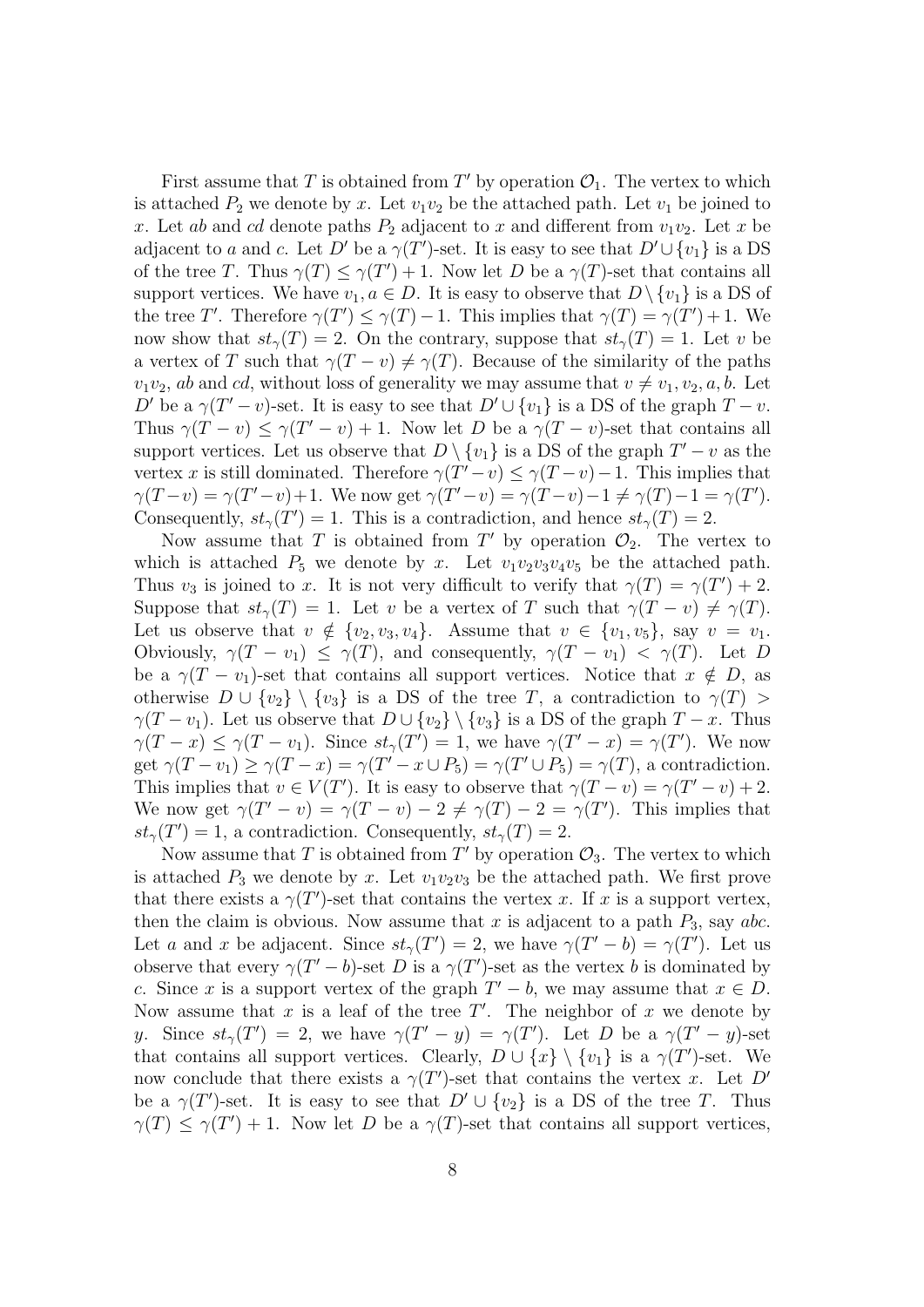and does not contain the vertex  $v_1$ . Observe that  $D \setminus \{v_2\}$  is a DS of the tree  $T'$ . Therefore  $\gamma(T') \leq \gamma(T) - 1$ . This implies that  $\gamma(T) = \gamma(T') + 1$ . Now suppose that  $st_\gamma(T) = 1$ . Let *v* be a vertex of *T* such that  $\gamma(T - v) \neq \gamma(T)$ . Clearly,  $\gamma(T - v_1) = \gamma(T') + \gamma(P_2) = \gamma(T') + 1 = \gamma(T)$ . Thus  $v \neq v_1$ . Let *D* be a *γ*(*T − v*)-set. If *v* = *v*<sub>2</sub>, then *v*<sub>3</sub>  $\in$  *D*. It is easy to see that *D* is a DS of the tree *T*, and consequently,  $\gamma(T) \leq \gamma(T - v)$ . Now let *D'* be a  $\gamma(T')$ -set that contains the vertex *x*. Let us observe that  $D' \cup \{v_3\}$  is a DS of the graph  $T - v_2$ . Therefore  $\gamma(T - v) \leq \gamma(T') + 1 = \gamma(T)$ , and consequently,  $\gamma(T - v) = \gamma(T)$ , which is a contradiction. Thus  $v \neq v_2$ . Now assume that  $v = v_3$ . Clearly,  $\gamma(T - v) \leq \gamma(T)$ . If  $\gamma(T - v) < \gamma(T)$ , then by Proposition 1 there is a  $\gamma(T)$ -set *D* such that  $v_3 \in D$ and  $e^{p_1}(v_3, D) = \emptyset$ . We may assume that  $v_2 \notin D$  and  $v_1 \in D$ . If  $x \in D$ , then *D* ∪  $\{v_2\}$   $\setminus \{v_1, v_3\}$  is a DS of the tree *T* of cardinality less than  $|D|$ , which is a contradiction. Thus  $x \notin D$ . Now,  $D \cup \{x\} \setminus \{v_1, v_3\}$  is a  $\gamma(T')$ -set containing *x*, and *x* has no private neighbor in  $V(T') \setminus D$ , a contradiction to Proposition 1. Thus we may assume that  $v \in V(T')$ . Clearly,  $\gamma(T - v) = \gamma(T' - v) + 1$ . Hence  $st_{\gamma}(T') = 1$ , a contradiction. Therefore  $st_{\gamma}(T) = 2$ .

We now prove that if the  $\gamma$ -stability of a tree equals two, then the tree belongs to the family  $\mathcal T$ .

#### **Lemma 22** *Let T be a tree. If*  $st_{\gamma}(T) = 2$ *, then*  $T \in \mathcal{T}$ *.*

**Proof.** If  $\text{diam}(T) = 0$ , then  $T = P_1$ . We have  $st_{\gamma}(P_1) = 1$ . If  $\text{diam}(T) = 1$ , then  $T = P_2 \in \mathcal{T}$ . Now assume that  $\text{diam}(T) \in \{2, 3\}$ . Thus *T* is a star or a double star. It is not difficult to observe that  $st_\gamma(T) = 1$ . Now assume that  $diam(T) \geq 4$ . Thus the order *n* of the tree *T* is at least five. We obtain the result by the induction on the number *n*. Assume that the lemma is true for every tree *T*<sup> $\prime$ </sup> of order  $n' < n$ .

First assume that some support vertex of *T*, say *x*, is strong. Let *y* and *z* be leaves adjacent to *x*. Let  $T' = T - x$ . Let  $D'$  be a  $\gamma(T')$ -set. We have *y, z* ∈ *D'*. It is easy to observe that  $D' ∪ \{x\} \setminus \{y, z\}$  is a DS of the tree *T*. Thus  $\gamma(T) \leq \gamma(T') - 1$ , and consequently,  $\gamma(T') > \gamma(T)$ . This implies that  $st_{\gamma}(T) = 1$ , a contradiction. Thus every support vertex of *T* is weak.

We now root *T* at a vertex *r* of maximum eccentricity diam(*T*). Let *t* be a leaf at maximum distance from  $r$ ,  $v$  be the parent of  $t$ ,  $u$  be the parent of  $v$ , and *w* be the parent of *u* in the rooted tree. By  $T_x$  we denote the subtree induced by a vertex *x* and its descendants in the rooted tree *T*.

Assume that  $d_T(u) \geq 3$ . Let *y* be a child of *u* other than *v*. First assume that *y* is a leaf. Let  $T' = T - t$ . Let *D* be a  $\gamma(T)$ -set that contains all support vertices. Let us observe that  $D \setminus \{v\}$  is a DS of the tree *T'*. Therefore  $\gamma(T') \leq \gamma(T) - 1$ . This implies that  $st_\gamma(T) = 1$ , a contradiction.

Thus every child of *u* is a support vertex of degree two. The leaf adjacent to *y* we denote by *z*. First assume that  $d_T(u) \geq 4$ . Let  $T' = T - T_v$ . Let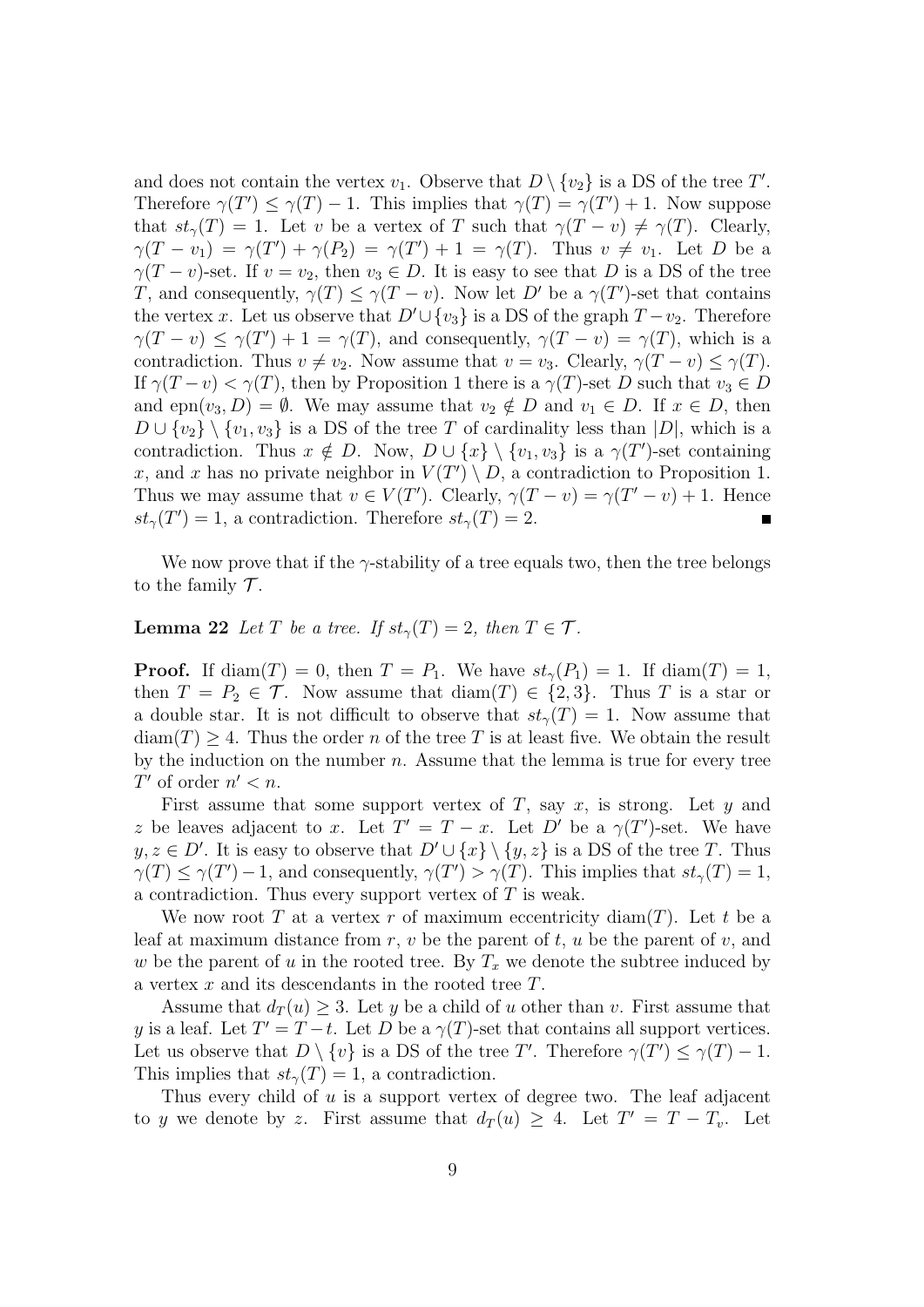*D*<sup> $\prime$ </sup> be a *γ*(*T*<sup> $\prime$ </sup>)-set. It is easy to see that  $D' \cup \{v\}$  is a DS of the tree *T*. Thus  $\gamma(T) \leq \gamma(T') + 1$ . Now let *D* be a  $\gamma(T)$ -set that contains all support vertices. Let us observe that  $D \setminus \{v\}$  is a DS of the tree *T'*. Therefore  $\gamma(T') \leq \gamma(T) - 1$ . This implies that  $\gamma(T) = \gamma(T') + 1$ . We now show that  $st_{\gamma}(T') = 2$ . On the contrary, suppose that  $st_{\gamma}(T') = 1$ . Let *x* be a vertex of *T'* such that  $\gamma(T' - x) \neq \gamma(T')$ . Clearly,  $\gamma(T - x) \leq \gamma(T' - x) + 1$ . Now let *D* be a  $\gamma(T - x)$ -set that contains all support vertices. Let us observe that  $D \setminus \{v\}$  is a DS of the graph  $T' - x$ . Therefore  $\gamma(T - x) \leq \gamma(T - x) - 1$ . Consequently,  $\gamma(T - x) = \gamma(T' - x) + 1$ . We now get  $\gamma(T-x) = \gamma(T'-x) + 1 \neq \gamma(T') + 1 = \gamma(T)$ , a contradiction to  $st_{\gamma}(T) = 2$ . Therefore  $st_{\gamma}(T') = 2$ . By the inductive hypothesis we have  $T' \in \mathcal{T}$ . The tree *T* can be obtained from *T'* by operation  $\mathcal{O}_1$ . Thus  $T \in \mathcal{T}$ .

Now assume that  $d_T(u) = 3$ . Let  $T' = T - T_u$ . Let  $D'$  be a  $\gamma(T')$ -set. It is easy to observe that  $D' \cup \{v, y\}$  is a DS of the tree *T*. Thus  $\gamma(T) \leq \gamma(T') + 2$ . Now let *D* be a  $\gamma(T)$ -set that contains all support vertices, and does not contain the vertex *u*. Observe that  $D \setminus \{v, y\}$  is a DS of the tree *T'*. Therefore  $\gamma(T') \leq \gamma(T) - 2$ . This implies that  $\gamma(T) = \gamma(T') + 2$ . We now show that  $st_{\gamma}(T') = 2$ . Suppose that  $st_{\gamma}(T') = 1$ . Let *x* be a vertex of *T*' such that  $\gamma(T'-x) \neq \gamma(T')$ . Let us observe that  $\gamma(T-x) = \gamma(T'-x) + 2$ . We now get  $\gamma(T-x) = \gamma(T'-x) + 2 \neq \gamma(T') + 2$  $=\gamma(T)$ , a contradiction to  $st_{\gamma}(T) = 2$ . Therefore  $st_{\gamma}(T') = 2$ . By the inductive hypothesis we have  $T' \in \mathcal{T}$ . The tree *T* can be obtained from *T'* by operation  $\mathcal{O}_2$ . Thus  $T \in \mathcal{T}$ .

Now assume that  $d_T(u) = 2$ . First assume that there is a child of *w*, say *k*, such that the distance of *w* to the most distant vertex of  $T_k$  is two. It suffices to consider only the possibility when  $T_k$  is a path  $P_2$ , say *kl*. Assume that there exists a  $\gamma(T)$ -set that contains the vertex *w*. Let *D* be such a set. We can assume that  $v, k \in D$ . Let  $T' = T - l$ . Let us observe that  $D \setminus \{k\}$  is a DS of the tree *T*<sup>*′*</sup>. Therefore  $\gamma(T') \leq \gamma(T) - 1$ . Consequently,  $\gamma(T') \neq \gamma(T)$ . Now assume that no  $\gamma(T)$ -set contains the vertex *w*. Let  $T'' = T - v$ . Let  $D''$  be a  $\gamma(T'')$ -set that contains all support vertices. Clearly,  $t \in D''$  as  $t$  is an isolated vertex. Let us observe that  $D'' \cup \{v\} \setminus \{t\}$  is a DS of the tree *T*. Since no  $\gamma(T)$ -set contains the vertex *w*, the set  $D'' \cup \{v\} \setminus \{t\}$  is not minimum. Therefore  $\gamma(T) \leq \gamma(T'') - 1$ . Consequently,  $\gamma(T'') \neq \gamma(T)$ . We now conclude that  $st_{\gamma}(T) = 1$ , a contradiction.

Now assume that there is no child of *w*, say *k*, such that the distance of *w* to the most distant vertex of  $T_k$  is two. Let  $T' = T - T_u$ . Let  $D'$  be a  $\gamma(T')$ -set. It is easy to see that  $D' \cup \{v\}$  is a DS of the tree *T*. Thus  $\gamma(T) \leq \gamma(T') + 1$ . Now let *D* be a  $\gamma(T)$ -set that contains all support vertices, and does not contain the vertex *u*. Observe that  $D \setminus \{v\}$  is a DS of the tree *T'*. Therefore  $\gamma(T') \leq \gamma(T) - 1$ . This implies that  $\gamma(T) = \gamma(T') + 1$ . We now show that  $st_{\gamma}(T') = 2$ . Suppose that  $st_{\gamma}(T') = 1$ . Let *x* be a vertex of *T'* such that  $\gamma(T'-x) \neq \gamma(T')$ . Clearly,  $\gamma(T-x) = \gamma(T'-x)+1$ . We now get  $\gamma(T-x) = \gamma(T'-x)+1 \neq \gamma(T')+1 = \gamma(T)$ , a contradiction to  $st_\gamma(T) = 2$ . Therefore  $st_\gamma(T') = 2$ . By the inductive hypothesis we have  $T' \in \mathcal{T}$ . Let us observe that the tree  $T$  can be obtained from  $T'$  by operation  $\mathcal{O}_3$ . Thus  $T \in \mathcal{T}$ .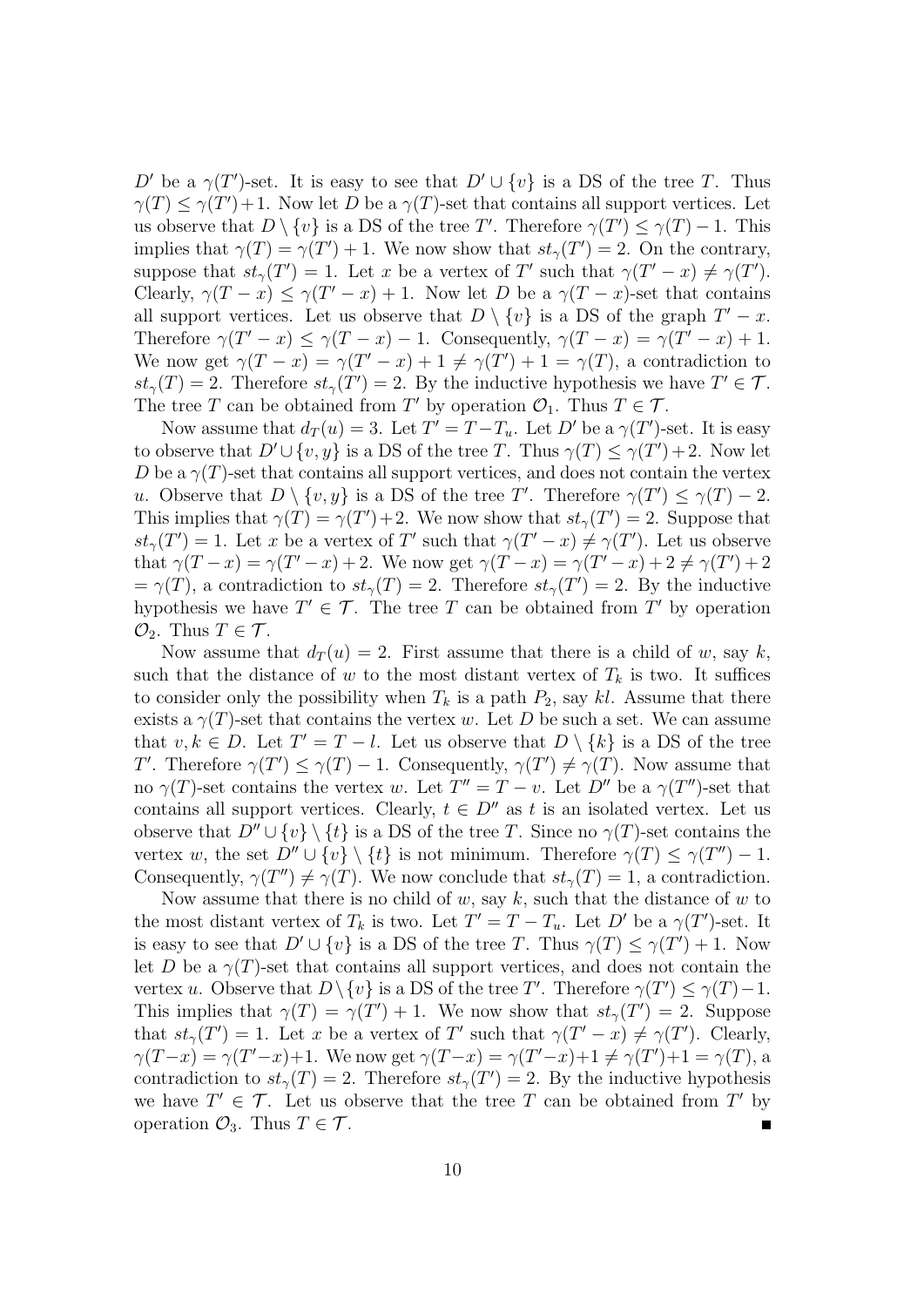As an immediate consequence of Lemmas 21 and 22, we have the following characterization of trees with *γ*-stability equaling two.

**Theorem 23** *Let T be a tree. Then*  $st_{\gamma}(T) = 2$  *if and only if*  $T \in \mathcal{T}$ *.* 

## **6 Open problems**

Theorem 4 states that the decision problem for determining graphs with no critical vertex is NP-hard even for bipartite graphs. A graph is domination dot-critical if contracting any edge decreases the domination number. A graph is domination bicritical if the removal of any pair of vertices decreases the domination number. There are still several open problems on determining graphs with no critical vertex, which are domination dot-critical or domination bicritical, see [3, 4].

**Problem 24** *Determine the complexity issue of domination dot-critical graphs (domination bicritical graphs) with no critical vertex.*

**Problem 25** *Characterize all graphs achieving the bound in Theorem 11.*

## **References**

- [1] D. Bauer, F. Harary, J. Nieminen and C. Suffel, *Domination alternation sets in graphs,* Discrete Mathematics 47 (1983), 153–161.
- [2] R. Brigham, P. Chinn and R. Dutton, *Vertex domination-critical graphs,* Networks 18 (1988), 173–179.
- [3] R. Brigham, T. Haynes, M. Henning and D. Rall, *Bicritical domination,* Discrete Mathematics 305 (2005), 18–32.
- [4] T. Burton and D. Sumner, *Domination dot-critical graphs,* Discrete Mathematics 306 (2006), 11–18.
- [5] M. Dettlaff, J. Raczek and J. Topp, *Domination subdivision and domination multisubdivision numbers of graphs,* submitted.
- [6] O. Favaron, D. Sumner and E. Wojcicka, *The diameter of domination kcritical graphs,* Journal of Graph Theory 18 (1994), 723–734.
- [7] T. Haynes, S. Hedetniemi and P. Slater, *Fundamentals of Domination in Graphs,* Marcel Dekker, New York, 1998.
- [8] M. Krzywkowski and D. Mojdeh, *Bicritical domination and duality coalescence of graphs,* submitted.